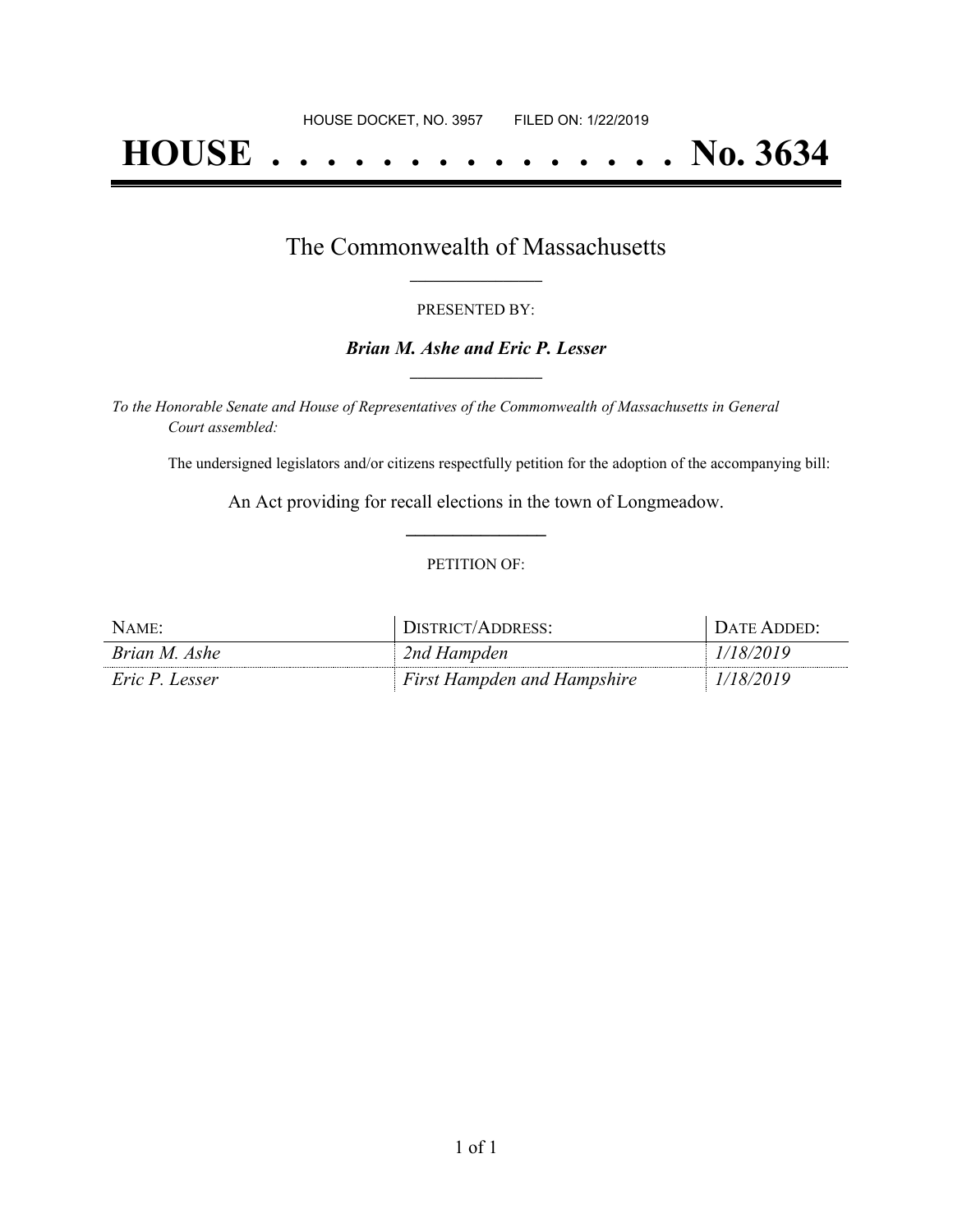#### HOUSE DOCKET, NO. 3957 FILED ON: 1/22/2019

## **HOUSE . . . . . . . . . . . . . . . No. 3634**

By Representative Ashe of Longmeadow and Senator Lesser, a joint petition (accompanied by bill, House, No. 3634) of Brian M. Ashe and Eric P. Lesser (by vote of the town) relative to recall elections in the town of Longmeadow. Election Laws. [Local Approval Received.]

## The Commonwealth of Massachusetts

**In the One Hundred and Ninety-First General Court (2019-2020) \_\_\_\_\_\_\_\_\_\_\_\_\_\_\_**

**\_\_\_\_\_\_\_\_\_\_\_\_\_\_\_**

An Act providing for recall elections in the town of Longmeadow.

Be it enacted by the Senate and House of Representatives in General Court assembled, and by the authority *of the same, as follows:*

| 1              | SECTION 1. The Home Rule Charter of the Town of Longmeadow as appearing in                       |
|----------------|--------------------------------------------------------------------------------------------------|
| 2              | Articles 1 through 9, as amended by the said Town under the provisions of 43B of the General     |
| 3              | Laws, is hereby further amended by inserting the following Article 10:                           |
| $\overline{4}$ | <b>ARTICLE 10</b>                                                                                |
| 5              | RECALL OF ELECTED OFFICERS                                                                       |
| 6              | (a) Holders of elected offices in the town of Longmeadow described by Article 3,                 |
| 7              | Sections 3-3, 3-4, 3-5 and 3-6 of this Longmeadow Home Rule Charter may be recalled from         |
| 8              | office for any lawful reason by the registered voters of the town as provided in this article.   |
| 9              | (b) Using a citizen's petition form, a petitioner having the signatures of two hundred or        |
| 10             | more registered voters may file an initial recall affidavit containing their names and addresses |
| 11             | with the Town Clerk. The affidavit shall also contain: (i) the name(s) of the elected officer(s) |
|                |                                                                                                  |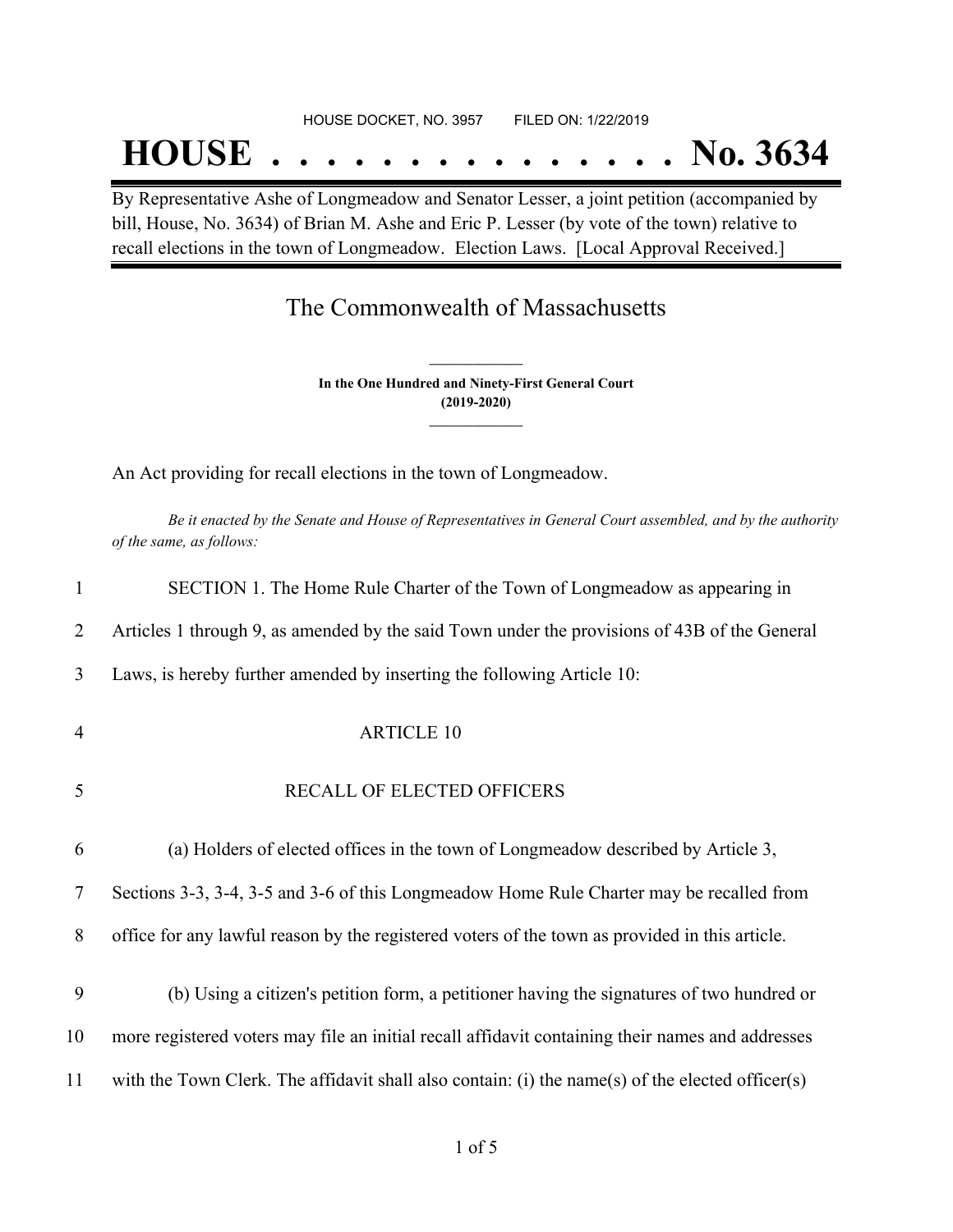whose recall is sought; and (ii) office(s) sought to be recalled; and (iii) a statement of the grounds for recall.

 (c) Within 7 days of receipt of the initial recall affidavit, the Town Clerk shall verify the signatures on the initial recall affidavit. If the affidavit is found to contain a sufficient number of signatures, the Town Clerk shall deliver within 14 days of the initial recall affidavit, to the petitioner who submitted the affidavit, a formal numbered printed recall petition sheet with the Town's official seal, and addressed to the select board with demand for recall.

 (d) The Town Clerk shall fill out the top portion of each recall petition sheet stating the name(s) of the elected officer(s), the office(s) of the elected officer, the grounds for recall in the petition, and the date the petition is delivered to the first 10 registered voters. A copy of the recall petition shall be entered in a record book to be kept in the office of the Town Clerk.

 (e) Exact copies of the petitions may be made for the collection of signatures. A copy of the recall petition and the name of the petitioner shall be delivered to the elected officer(s) whose recall is sought, on the date the recall petition is delivered to the petitioner.

 (f) The registered voters that filed the affidavit shall have 45 days from the date of delivery of the recall petition sheets to file the signed recall petition sheets with the Town Clerk, which shall contain the signatures, names and street addresses of at least fifteen percent (15%) of the registered voters in the town including at least 50 registered voters from each precinct.

 (g) The Town Clerk shall within 7 days certify the number of signatures that are names of registered voters in the town.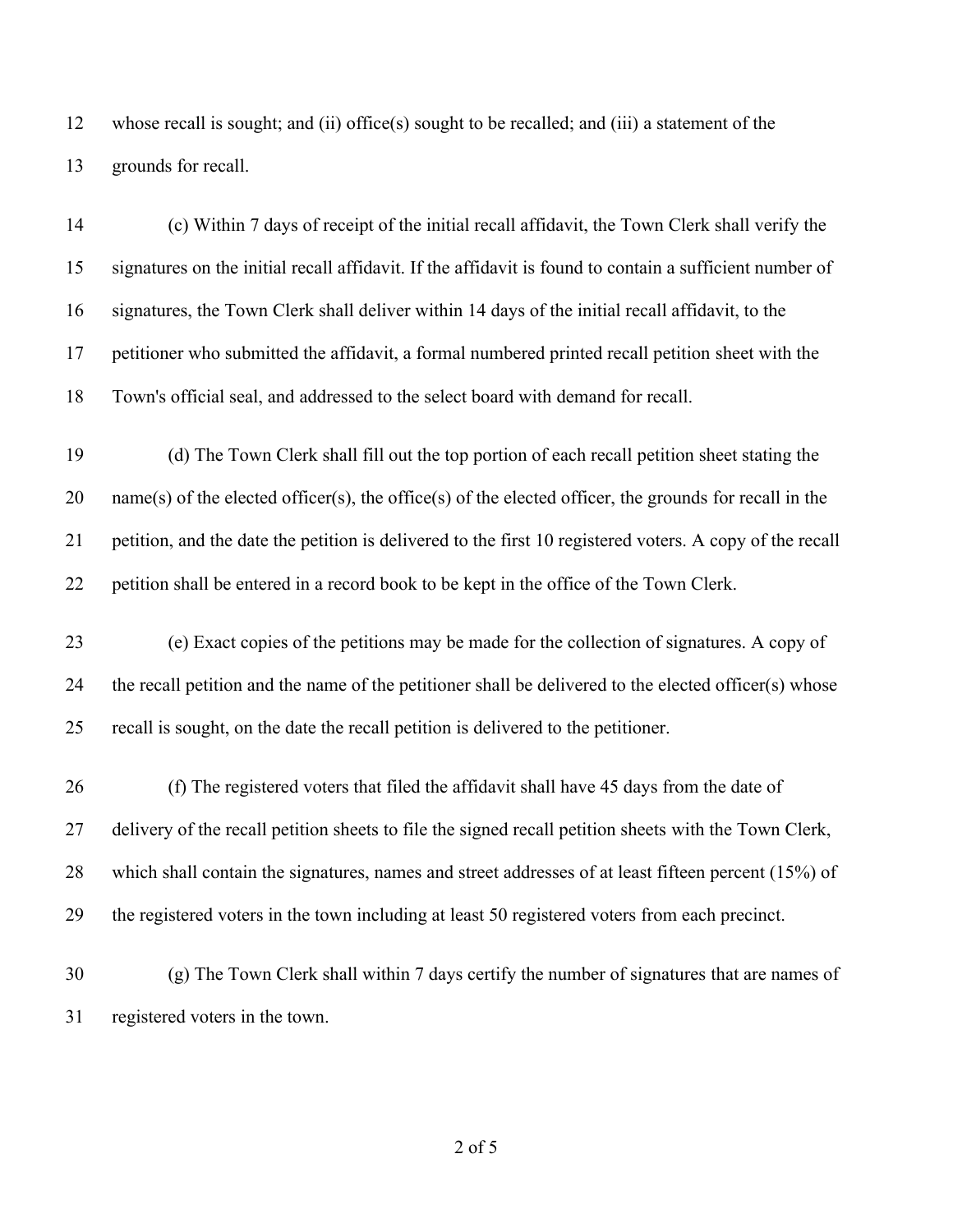(h) The petition shall also require the select board to hold an election of a successor to the office.

 (i) If a sufficient number of signatures have been certified, the Town Clerk shall certify the recall petition, and submit the recall petition with the Town Clerk's certification to the select board without delay. The select board shall immediately give written notice of the receipt of the certificate, either by hand or by certified mail, return receipt requested, to the person holding an elected office sought to be recalled.

39 (i) If the person holding an elected office sought to be recalled does not resign within 7 days after receipt of the notice, the select board shall immediately order an election to be held on a date fixed by them not less than 60 days and not more than 90 days after the date of the select board's order; provided, however, that if another town election is scheduled to occur within 100 days after the date of the certification, the select board may, at their discretion, hold the recall election on the date of the scheduled town election. If a vacancy occurs in the office after a recall election has been ordered, the election shall proceed as provided in this article.

 (k) An elected officer sought to be removed by recall election may be a candidate to succeed in that office. The nomination of other candidates, the publication of the warrant for the recall election and the conduct of the same shall be under the General Laws relating to elections, unless otherwise provided in this article.

 (l) The elected officer sought to be removed shall continue to perform the duties of the office until the recall election, unless they resign their position. If the elected officer is not recalled, the elected officer shall continue in office for the remainder of the unexpired term

of 5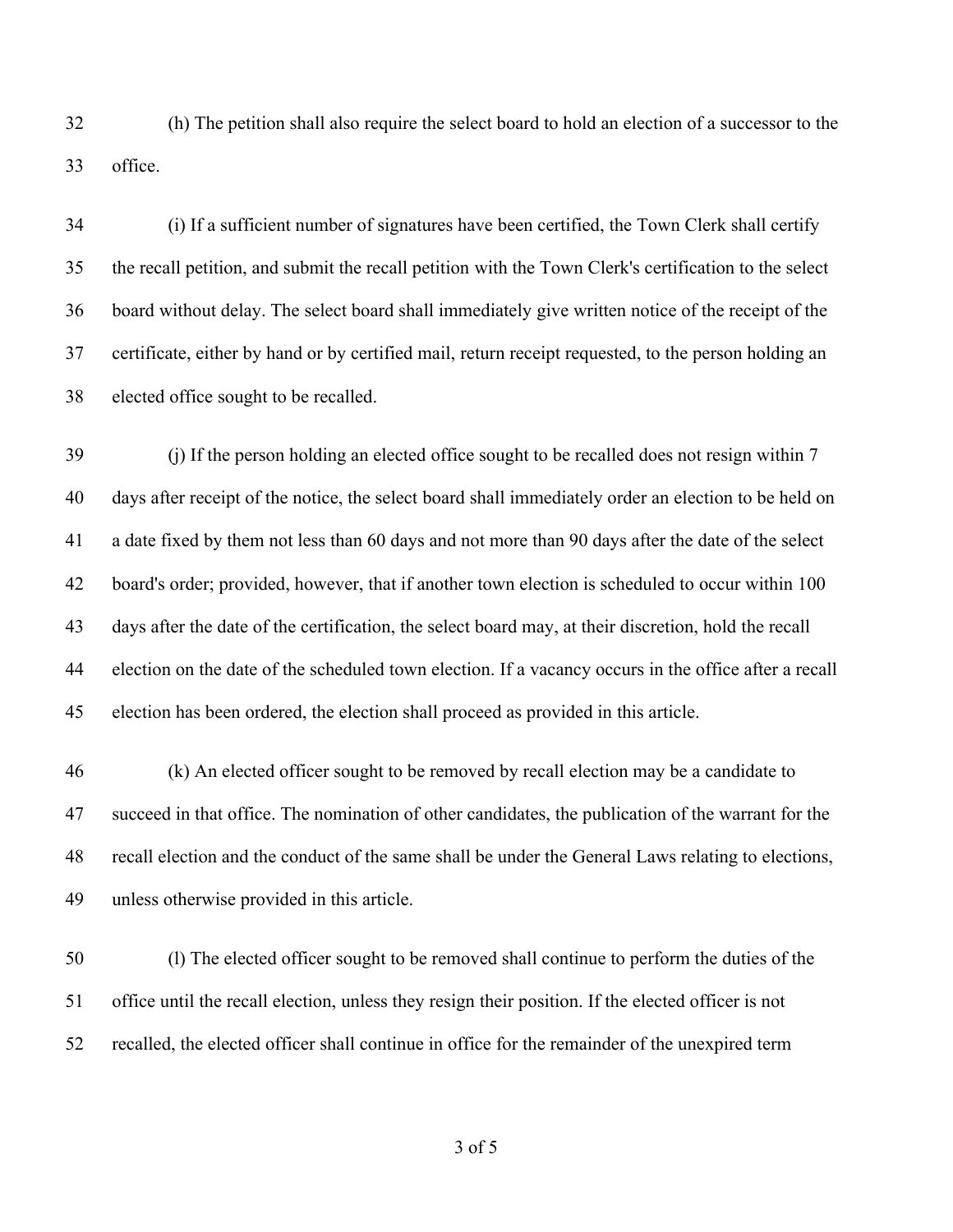| 53 | subject to recall except as provided in this charter. If the elected officer is not re-elected in the   |
|----|---------------------------------------------------------------------------------------------------------|
| 54 | recall election, the elected officer shall be considered removed from the office immediately.           |
| 55 | (m) The ballots used in a recall election shall submit the following propositions in the                |
| 56 | order indicated:                                                                                        |
| 57 | For the recall of (name of officer), (office held)                                                      |
| 58 | Against the recall (name of officer), (office held)                                                     |
| 59 | (n) There shall be an appropriate place for the voters to vote for either such propositions,            |
| 60 | and above said propositions, there shall appear the direction "Vote for one." Under the                 |
| 61 | propositions shall appear the word "Candidates" and directions to voters required by the General        |
| 62 | Laws, and beneath this, the names of the candidates nominated listed alphabetically as herein           |
| 63 | provided,                                                                                               |
| 64 | (o) On the ballot, the above said propositions shall be provided individually for each                  |
| 65 | elected officer and office considered in the recall election.                                           |
| 66 | (p) If a majority of the votes cast on the recall question is in the affirmative, then the              |
| 67 | candidate who received the highest number of votes shall be elected to hold office for the              |
| 68 | remainder of the unexpired term. If a majority of the votes cast on the recall question is in the       |
| 69 | negative, the votes cast for candidates to fill the potential vacancy shall not be counted.             |
| 70 | q) No recall petition shall be filed against an elected officer of the town within 3 months             |
| 71 | after an elected officer takes office. In the case of an elected officer subjected to a recall election |
| 72 | and not recalled, a recall petition shall not be filed against that elected officer until at least 12   |
| 73 | months after the election at which the recall was submitted to the voters of the town.                  |
|    |                                                                                                         |

of 5